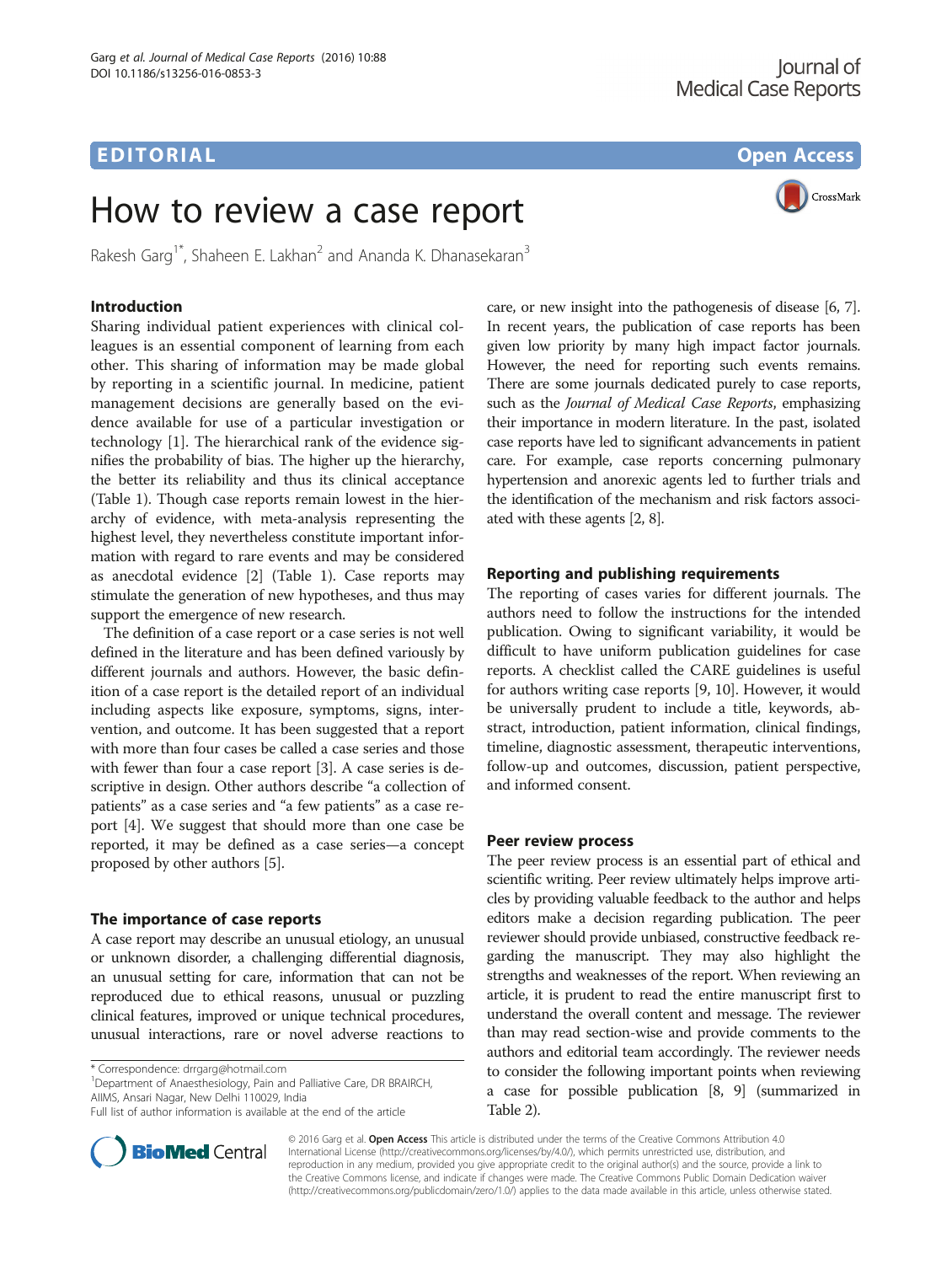#### <span id="page-1-0"></span>Table 1 Levels of evidence

| Level of evidence Type of evidence |                                                                                                                                          |
|------------------------------------|------------------------------------------------------------------------------------------------------------------------------------------|
| 1a                                 | Evidence obtained from meta-analysis of randomized<br>trials                                                                             |
| 1b                                 | Evidence obtained from at least one randomized trial                                                                                     |
| 2a                                 | Evidence obtained from one well-designed<br>controlled study without randomization                                                       |
| 2b                                 | Evidence obtained from at least one other type of<br>well-designed quasi-experimental study                                              |
| ζ                                  | Evidence obtained from well-designed non-<br>experimental studies, such as comparative studies,<br>correlation studies, and case reports |
| 4                                  | Evidence obtained from expert committee reports or<br>opinions or clinical experience of respected<br>authorities                        |

Produced by Bob Phillips, Chris Ball, Dave Sackett, Doug Badenoch, Sharon Straus, Brian Haynes, Martin Dawes since November 1998. Updated by Jeremy Howick March 2009. Assessed from: http://www.cebm.net/oxford-centreevidence-based-medicine-levels-evidence-march-2009. Assessed on 1 Nov 2015

|  | Table 2 Checklist for case report reviewer |  |  |  |  |
|--|--------------------------------------------|--|--|--|--|
|--|--------------------------------------------|--|--|--|--|

| Section          | Topic                                                                                                                                                                                                    | Met or Unmet |
|------------------|----------------------------------------------------------------------------------------------------------------------------------------------------------------------------------------------------------|--------------|
| General          | Novelty                                                                                                                                                                                                  |              |
|                  | Patient consent                                                                                                                                                                                          |              |
|                  | Ethical practice as per standard of<br>care                                                                                                                                                              |              |
| Title            | Truly describes the core message of<br>the case. Includes the phrase "a case<br>report."                                                                                                                 |              |
| Abstract         | Incorporates the core key message<br>with necessary detail in a concise<br>manner.                                                                                                                       |              |
| Key words        | Medical Subject Headings (MeSH)<br>keywords, core message included                                                                                                                                       |              |
| Introduction     | Emphasizes need of publication by<br>novelty of the case or the specific<br>adverse event.                                                                                                               |              |
| Case description | Appropriate details of the case,<br>including demography, assessment,<br>findings, investigations and so<br>on. Mentions intervention in detail or<br>describes the dose, timing, and<br>route of drugs. |              |
| Discussion       | Emphasizes why the case is<br>important to medicine.Adequate<br>literature review pertinent to the<br>case.Mentions the limitations related<br>to the case.                                              |              |
| Conclusion       | Implication of case with a core key<br>message.                                                                                                                                                          |              |
| Recommendation   | Reject/minor revision/major revision/<br>accept as submitted                                                                                                                                             |              |

### Novelty

Novelty remains the foremost important aspect of a case. The case report should introduce novel aspects of patient evaluation, investigation, treatment, or any other aspect related to patient care. The relevant information becomes a hypothesis generator for further study. The novelty may at times be balanced with some important information like severe adverse effects, even if they have been reported earlier. Reporting adverse events remains important so that information on cumulative adverse effects can be gathered globally, which helps in preparing a policy or guideline or a warning note for its use in patients. The data related to adverse effects include not only the impact but also the number of patients affected. This becomes more important for serious adverse effects. In the absence of an international registry for adverse effects, published case reports are important pieces of information. Owing to ethical concerns, formal evaluation may not be feasible in the format of prospective study.

## Essential description

The case needs to have all essential details to allow a useful conclusion to emerge. For example, if a case is being reported for hemodynamic variability due to a drug, then the drug dose and timing along with timed vital signs need to be described.

#### Authenticity and genuineness

Honesty remains the most important basic principle of all publications. This remains a primary responsibility of the authors. However, if there is any doubt, reviewers may seek clarification. This doubt may result from some discordance in the case description. At times, a lack of correlation between the figures and description may act as "red flags." For instance, authors may discuss a technique for dealing with a difficult airway, but the figure is of a normal-appearing airway. Another example would be where the data and figure do not correlate in a hemodynamic response related to a drug or a technique, with the graphical picture or screenshot of hemodynamics acting as an alert sign. Such cause for concern may be communicated in confidence to the editor.

## Ethical or competing interests

Ethical issues need to be cautiously interpreted and communicated. The unethical use of a drug or device is not desirable and often unworthy of publication. This may relate to the route or dose of the drug administered. The off-label use of drugs where known side effects are greater than potential benefit needs to be discouraged and remains an example of unethical use. This use may be related to the drug dose, particularly when the drug dose exceeds the routine recommended dose, or to the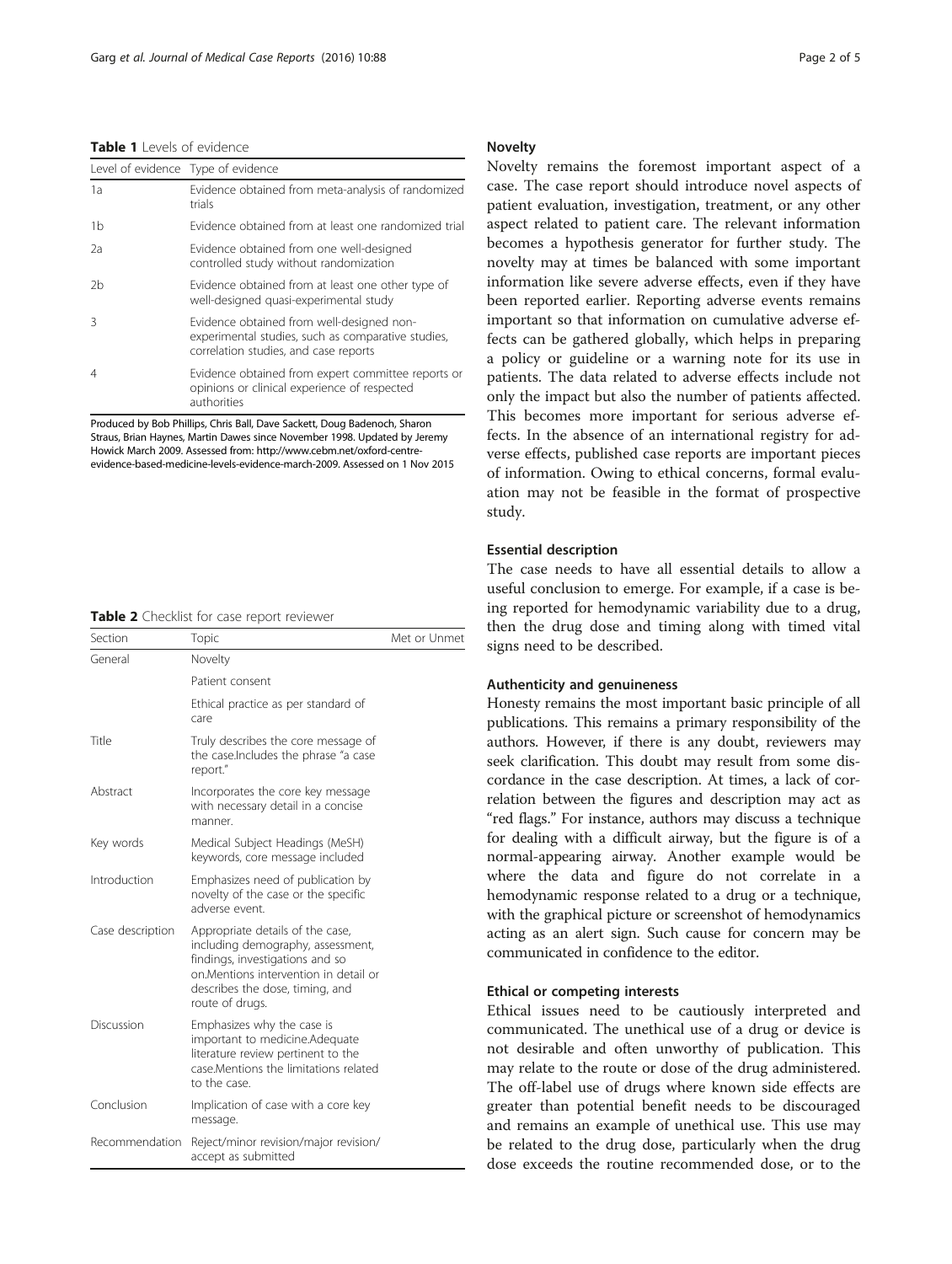route of administration. As an example, the maximal dose of acetaminophen (paracetamol) is 4g/day, and if an author reports exceeding this dose, it should be noted why a greater than recommended dose was used. Ultimately, the use of a drug or its route of administration needs to be justified in the manuscript. The reviewers need to serve as content experts regarding the drugs and other technologies used in the case. A literature search by the reviewer provides the data to comment on this aspect.

Competing interests (or conflicts of interest) are concerns that interfere or potentially interfere with presentation, review, or publication. They must be declared by the authors. Conflicts can relate to patient-related professional attributes (like the use of a particular procedure, drug, or instrument) being affected by some secondary gains (financial, nonfinancial, professional, personal). Financial conflict may be related to ownership, paid consultancy, patents, grants, honoraria, and gifts. Non-financial conflicts may be related to memberships, relationships, appearance as an expert witness, or personal convictions. At times, the conflict may be related to the author's relationship with an organization or another person. A conflict may influence the interpretation of the outcome in an inappropriate and unscientific manner. Although conflicts may not be totally abolished, they must be disclosed when they reasonably exist. This disclosure should include information such as funding sources, present membership, and patents pending. Reviewers should cautiously interpret any potential bias regarding the outcome of the case based on the reported conflicts. This is essential for transparent reporting of research. At times, competing interests may be discovered by a reviewer and should be included in comments to the editorial team. Such conflicts may again be ascertained when the reviewer reviews the literature during the peer review process. The reviewer should also disclose their own conflicts related to the manuscript review when sending their report to the editorial team.

#### Impact on clinical practice

This is an important aspect for the final decision of whether to publish a case report. The main thrust or carry-home message needs to be emphasized clearly. It needs to be elaborated upon in concluding remarks.

#### Patient anonymity, consent, and ethical approval

When reviewing the manuscript of a case report, reviewers should ensure that the patient's anonymity and confidentiality is protected. The reviewers should check that patient identifiers have been removed or masked from all aspects of the manuscript, whether in writing or within photograph. Identifiers can include things like the name of the patient, geographical location, date of birth, phone numbers, email of the patient, medical record

numbers, or biometric identifiers. Utmost care needs to be taken to provide full anonymity for the patient.

Consent is required to participate in research, receive a certain treatment, and publish identifiable details. These consents are for different purposes and need to be explained separately to the patient. A patient's consent to participate in the research or for use of the drug may not extend to consent for publication. All these aspects of consent must be explained to the patient, written explicitly in the patient's own language, understood by the patient, and signed by the patient. For the purpose of the case, the patient must understand and consent for any new technique or drug (its dose, route, and timing) being used. In the case of a drug being used for a non-standard indication or route, consent for use must also be described. Patient consent is essential for the publication of a case if patient body parts are displayed in the article. This also includes any identifiers that can reveal the identity of the patient, such as the patient's hospital identification number, address, and any other unique identifier. In situations where revealing the patient's identity cannot be fully avoided, for example if the report requires an image of an identifiable body part like the face, then this should be explained to the patient, the image shown to them, and consent taken. Should the patient die, then consent must be obtained from next of kin or legal representative.

With case series, securing individual patient consent is advised and preferable. The authors may also need institutional review board (IRB) approval to publish a case series. IRBs can waive the need for consent if a study is conducted retrospectively and data are collected from patient notes for the purpose of research, usually in an anonymized way. However, wherever possible, individual patient consent is preferable, even for a retrospective study. Consent is mandatory for any prospective data collection for the purpose of publication as a case series. Consent and/or IRB approval must be disclosed in the case report and reasons for not obtaining individual consent may be described, if applicable.

There may be situations in which publishing patient details without their consent is justified, but this is a decision that should be made by the journal editor, who may decide to discuss the case with the Committee on Publication Ethics. Reviewers need to emphasize the issue to the editor when submitting their comments.

#### Manuscript writing

The CARE guidelines provide a framework that supports transparency and accuracy in the publication of case reports and the reporting of information from patient encounters. The acronym CARE was created from CA (the first two letters in "case") and RE (the first two letters in "reports"). The initial CARE tools are the CARE checklist and the Case Report Writing Templates. These tools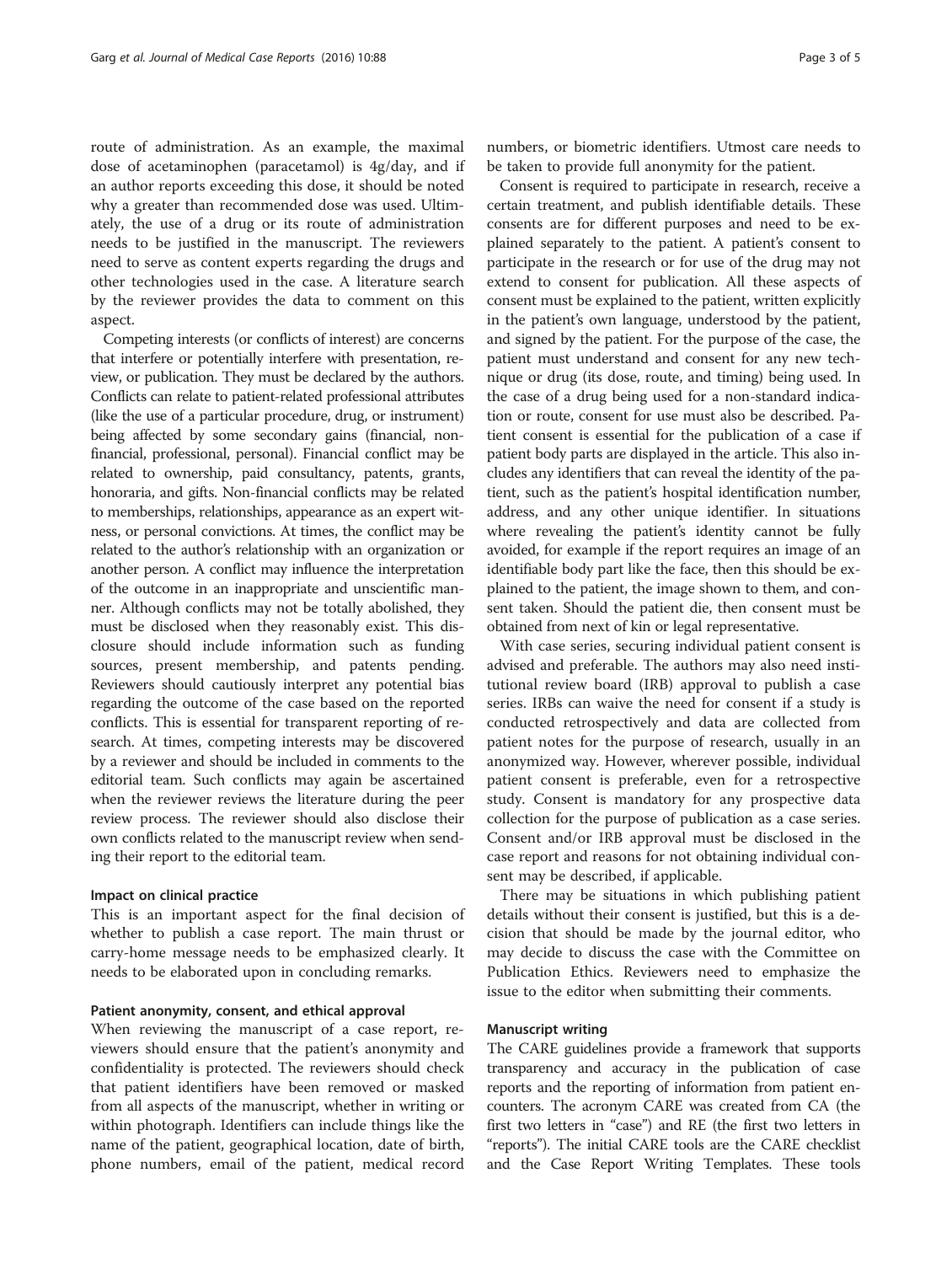support the writing of case reports and provide data that inform clinical practice guidelines and provide early signals of effectiveness, harms, and cost [[10](#page-4-0)].

The presentation of the case and its interpretation should be comprehensive and related. The various components of the manuscript should have sufficient information for understanding the key message of the case. The reviewer needs to comment on the relevant components of the manuscript. The reviewer should ascertain that the title of the case manuscript is relevant and includes keywords related to the case. The title should be short, descriptive, and interesting. The abstract should be brief, without any abbreviations, and include keywords. It is preferable to use Medical Subject Headings (MeSH) keywords. Reviewers must ensure that the introduction emphasizes the context of the case and describes the relevance and its importance in a concise and comprehensive manner. The case description should be complete and should follow basic rules of medical communication. The details regarding patient history, physical examination, investigations, differential diagnosis, management, and outcome should be described in chronological order. If repeated observations are present, then they may be tabulated. The use of graphs and figures helps the readers to better understand the case. Interpretation or inferences based on the outcomes should be avoided in this section and should be considered a part of the discussion. The discussion should highlight important aspects of the case, with its interpretation within the context of the available literature. References should be formatted as per the journal style. They should be complete and preferably of recent publications.

## Reviewer responsibility

The reviewer's remarks are essential not only for the editorial team but also for authors. A good peer review requires honesty, sincerity, and punctuality. Even if a manuscript is rejected, the authors should receive learning points from peer review commentary. The best way to review a manuscript is to read the manuscript in full for a gross overview and develop general comments. Thereafter, the reviewer should address each section of the manuscript separately and precisely. This may be done after a literature search if the reviewer needs to substantiate his/her commentary.

## Constructive criticism

The reviewer's remarks should be constructive to help the authors improve the manuscript for further consideration. If the manuscript is rejected, the authors should have a clear indication for the rejection. The remarks may be grouped as major and minor comments. Major comments likely suggest changes to the whole presentation, changing the primary aim of the case report, or adding images. Minor comments may include grammatical errors or getting references for a statement. The editorial team must be able to justify their decision on whether or not to accept an article for publication, often by citing peer review feedback. It is also good style to tabulate a list of the strengths and weaknesses of the manuscript.

#### Fixed time for review

Reviewer remarks should be submitted within a specified timeframe. If any delay is expected, it should be communicated to the editorial team. Reviewers should not rush to submit feedback without sufficient time to adequately review the paper and perform any necessary literature searches. Should a reviewer be unable to submit the review within the specified timeframe, they should reply to the review invitation to decline at their earliest convenience. If, after accepting a review invitation, the reviewer realizes they do not have time to perform the review, this must be communicated to the editorial team.

## Conflict of interest

The reviewer's conflicts of interest should be included along with the review. The conflicts may be related to the contents of the case, drugs, or devices pertaining to the case; the author(s); or the affiliated institution(s) of the author(s).

## Lack of expertise

The reviewer may decline to review the manuscript if they think the topic is out of their area of expertise. If, after accepting an invitation to review, the reviewer realizes they are unable to review the manuscript owing to a lack of expertise in that particular field, they should disclose the fact to the editorial team.

#### Confidentiality

The reviewer should keep the manuscript confidential and should not use the contents of the unpublished manuscript in any form. Discussing the manuscript among colleagues or any scientific forum or meetings is inappropriate.

#### Review of revised manuscript

At times, a manuscript is sent for re-review to the reviewer. The reviewer should read the revised manuscript, the author's response to the previous round of peer review, and the editorial comments. Sometimes, the authors may disagree with the reviewer's remarks. This issue needs to be elaborated on and communicated with the editor. The reviewer should support their views with appropriate literature references. If the authors justify their reason for disagreeing with the viewer, then their argument should be considered evidence-based. However, if the reviewer still requests the revision, this may be politely communicated to the author and editor with